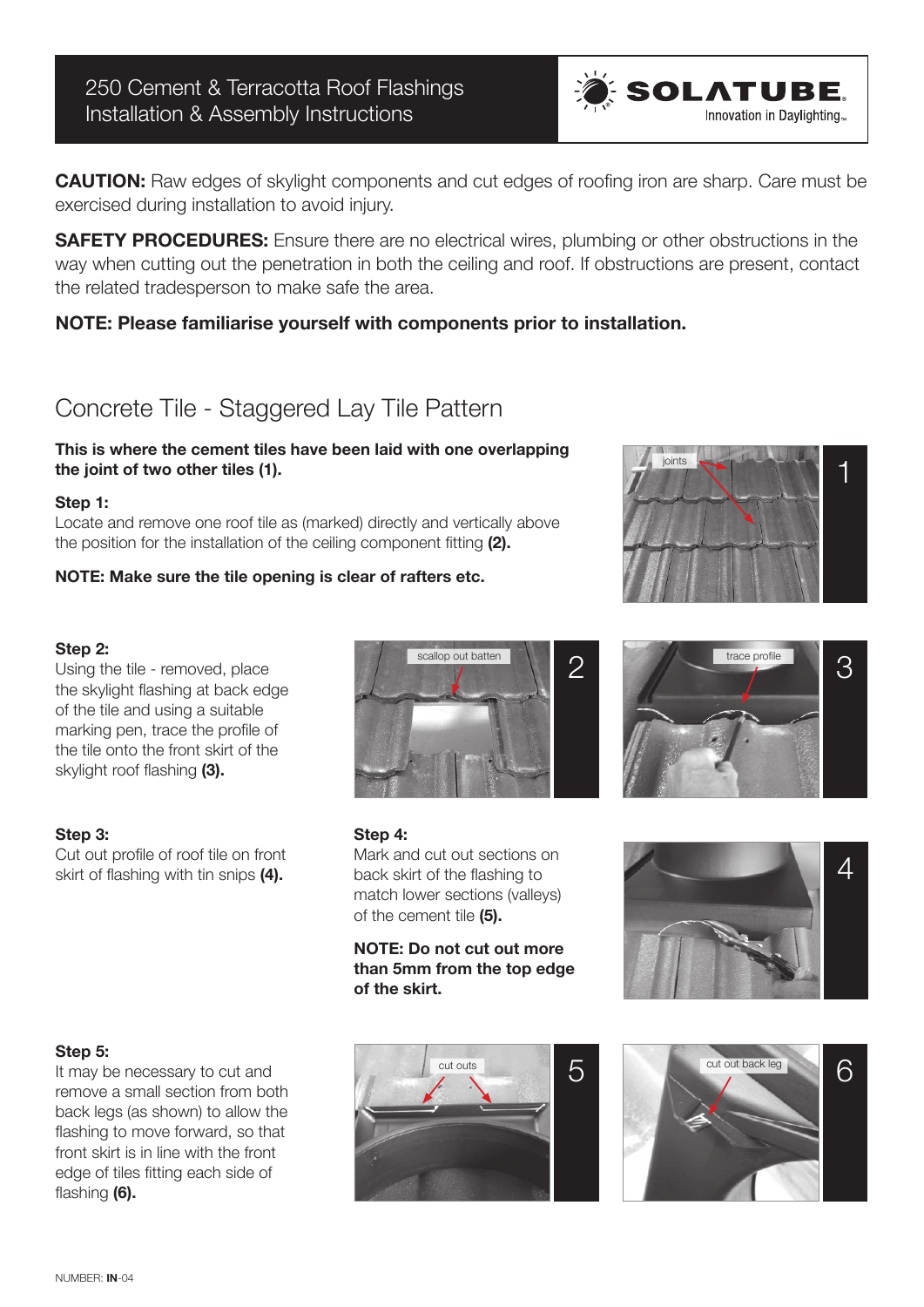#### **Step 6:**

Drill a 6mm hole through fixing lug located underneath front section of the flashing **(7).** This is used to tie down and secure right - front section of flashing and from lifting once installed into tile opening.

## **Step 8:**

Remove flashing, mark a second line 30mm to 35mm above the first line marked **(9).** Using a suitable angle grinder, cut along the second line and remove section of tile.

### **Step 7:**

Place flashing over opening and mark inside diameter of the flashing onto surface of top roof tiles, using a crayon or some form of marking pen **(8).**





Before fitting and securing flashing into opening, it may be necessary to scallop out a section of the top tile batten, so to allow tubing to pass through opening in the flashing **(2).** 

#### **Step 10:**

Fit flashing into opening, check to see if it is sitting in position correctly **(10).** 

**NOTE: Make sure the top 2 tiles behind flashing are pulled down into position.** 

#### **Step 11:**

Secure the front section of the flashing with a cable tie, passing it through the drilled hole in lug and around bottom tile batten **(11).** 





second line

marking inside diameter

9

8





# Concrete Tile - Staggered Lay Tile Pattern

**This is where the cement tiles have been laid with all the joints in line with each other (12).** 

#### **Steps:**

Follow steps **1 -2 -3 -4 - 5 - 6 - 9 -10** and **11** as described in the installation for staggered lay tile pattern.

#### **NOTE: It is not necessary to scallop out a section on cement tile which fits directly behind flashing.**

**It must be pulled down hard so that the front edge of tile sits up against the turret of flashing (13).**